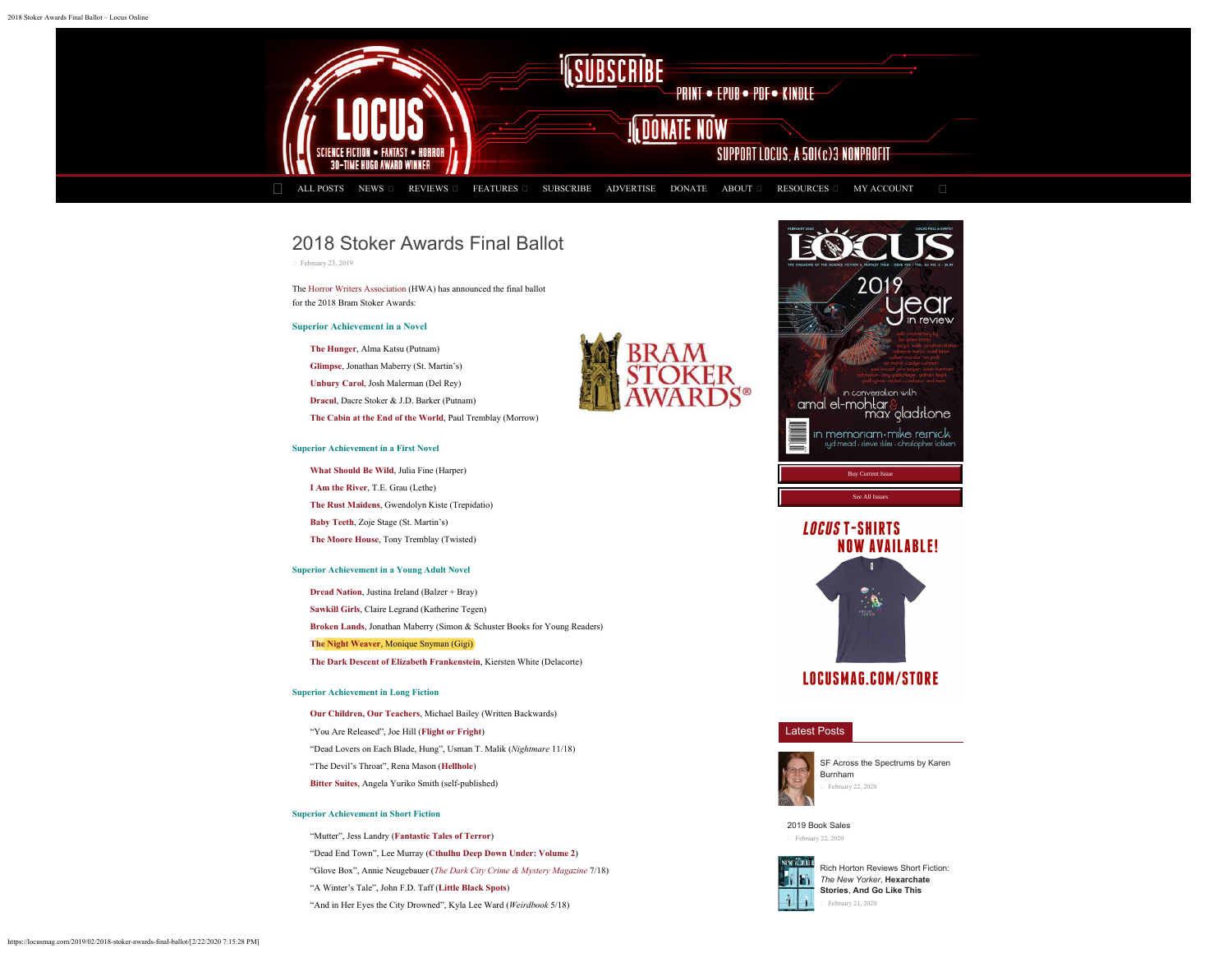#### **Superior Achievement in a Fiction Collection**

**[Spectral Evidence](https://www.amazon.com/dp/1947654187/?tag=locusmag06-20)**, Gemma Files (Trepidatio) **[That Which Grows Wild](https://www.amazon.com/dp/1949491072/?tag=locusmag06-20)**, Eric J. Guignard (Cemetery Dance) **[Coyote Songs](https://www.amazon.com/dp/1940885493/?tag=locusmag06-20)**, Gabino Iglesias (Broken River) **[Garden of Eldritch Delights](https://www.amazon.com/dp/1947879081/?tag=locusmag06-20)**, Lucy A. Snyder (Raw Dog Screaming) **[Dark and Distant Voices](https://www.amazon.com/dp/1938644255/?tag=locusmag06-20)**, Tim Waggoner (Nightscape)

#### **Superior Achievement in an Anthology**

**[A New York State of Fright](https://www.amazon.com/dp/B07MVFGCLJ/?tag=locusmag06-20)**, James Chambers, April Grey & Robert Masterson, eds. (Hippocampus) **[The Devil and the Deep](https://www.amazon.com/dp/1597809071/?tag=locusmag06-20)**, Ellen Datlow, ed. (Night Shade) **[A World of Horror](https://www.amazon.com/dp/194949103X/?tag=locusmag06-20)**, Eric J. Guignard, ed. (Dark Moon) **[Hellhole](https://www.amazon.com/dp/1940095948/?tag=locusmag06-20)**, Lee Murray, ed. (Adrenaline) **[Lost Highways](https://www.amazon.com/dp/1643704729/?tag=locusmag06-20)**, D. Alexander Ward, ed. (Crystal Lake)

#### **Superior Achievement in Non-Fiction**

**[Horror Express](https://www.amazon.com/dp/1786364093/?tag=locusmag06-20)**, John Connolly (PS)

**[The Howling: Studies in the Horror Film](http://www.centipedepress.com/studieshorror/howling.html)**, Lee Gambin (Centipede)

**[We Don't Go Back: A Watcher's Guide to Folk Horror](https://www.amazon.com/dp/1722748818/?tag=locusmag06-20)**, Howard David Ingham (Room 207)

**[It's Alive: Bringing Your Nightmares to Life](https://www.amazon.com/dp/1684545455/?tag=locusmag06-20)**, Joe Mynhardt & Eugene Johnson, eds. (Crystal Lake)

**[Uncovering Stranger Things: Essays on Eighties Nostalgia, Cynicism and Innocence in the Series](https://www.amazon.com/dp/1476671869/?tag=locusmag06-20)**, Kevin J. Wetmore Jr., ed. (McFarland)

#### **Superior Achievement in a Poetry Collection**

**[Artifacts](https://www.amazon.com/dp/8831959069/?tag=locusmag06-20)**, Bruce Boston (Independent Legions) **[Bleeding Saffron](https://www.amazon.com/dp/1948712121/?tag=locusmag06-20)**, David E. Cowen (Weasel) **[Witches](https://www.amazon.com/dp/1947879022/?tag=locusmag06-20)**, Donna Lynch (Raw Dog Screaming) **[War](https://www.amazon.com/dp/1643167715/?tag=locusmag06-20)**, Marge Simon & Alessandro Manzetti (Crystal Lake) **[The Devil's Dreamland](https://www.amazon.com/dp/1946335274/?tag=locusmag06-20)**, Sara Tantlinger (Strangehouse)

#### **Superior Achievement in a Graphic Novel**

**[Abbott](https://www.amazon.com/dp/1684152453/?tag=locusmag06-20)**, Saladin Ahmed, Sami Kivela & Jason Wordie (BOOM!) **[Moonshine Vol. 2: Misery Train](https://www.amazon.com/dp/153430827X/?tag=locusmag06-20)**, Brian Azzarello & Eduardo Risso (Image) [Bone Parish](https://www.amazon.com/dp/1684153549/?tag=locusmag06-20), Cullen Bunn (BOOM!) **[Victor LaValle's Destroyer](https://www.amazon.com/dp/1684150558/?tag=locusmag06-20)**, Victor LaValle, Dietrich Smith & Joana Lafuente (BOOM!) **[Monstress Volume 3: Haven](https://www.amazon.com/dp/1534306919/?tag=locusmag06-20)**, Marjorie Liu & Sana Takeda (Image)

#### **Superior Achievement in a Screenplay**

D O O O

*Annihilation Bird Box The Haunting of Hill House*: "The Bent-Neck Lady" *Hereditary A Quiet Place*

Winners will be honored at a gala during [StokerCon 2019](http://stokercon2019.org/), to be held May 9-12, 2019 at the Amway Grand Plaza Hotel in Grand Rapids MI. For more information, see the Stoker Awards [website](http://www.thebramstokerawards.com/).

**While you are here,** please take a moment to support *Locus* with a one-time or recurring donation. We rely on reader donations to keep the magazine and site going, and would like to keep the site paywall free, but **WE NEED YOUR FINANCIAL SUPPORT** to continue.



[Salem Library Honors Gardner](https://locusmag.com/2020/02/salem-library-honors-gardner-dozois/) [Dozois](https://locusmag.com/2020/02/salem-library-honors-gardner-dozois/) [February 21, 2020](https://locusmag.com/2020/02/salem-library-honors-gardner-dozois/)

[2019 Stoker Awards Final Ballot](https://locusmag.com/2020/02/2019-stoker-awards-final-ballot/) [February 20, 2020](https://locusmag.com/2020/02/2019-stoker-awards-final-ballot/)



## **Categories**

[Announcements](https://locusmag.com/category/news/announcements/) [Archives](https://locusmag.com/category/archives/)[Awards](https://locusmag.com/category/news/awards/) [Bestsellers](https://locusmag.com/category/newtitlesbestsellers/bestsellers/) [Blinks](https://locusmag.com/category/blinks/) Burb [Books](https://locusmag.com/category/reviews/books/) [Bookstores](https://locusmag.com/category/news/bookstores/) [Classic Reprints](https://locusmag.com/category/newtitlesbestsellers/classic-reprints/) [Commentary](https://locusmag.com/category/features/commentary/) [Contests](https://locusmag.com/category/news/contests/)[Conventions](https://locusmag.com/category/news/conventions/) [Cory Doctorow](https://locusmag.com/category/features/commentary/cory-doctorow/) [Features](https://locusmag.com/category/features/) [Films](https://locusmag.com/category/films/) [Forthcoming Books](https://locusmag.com/category/newtitlesbestsellers/forthcoming-books/) [Interviews](https://locusmag.com/category/features/interviews/)[Issues](https://locusmag.com/category/issues/) [Kameron Hurley](https://locusmag.com/category/features/commentary/kameron-hurley/) [Legal](https://locusmag.com/category/news/legal-2/) [Milestones](https://locusmag.com/category/news/milestones/) [New](https://locusmag.com/category/newtitlesbestsellers/new-and-notable/)  $&$  Notable [New Books](https://locusmag.com/category/newtitlesbestsellers/new-books/) [New in](https://locusmag.com/category/newtitlesbestsellers/new-in-paperback/) [Paperback](https://locusmag.com/category/newtitlesbestsellers/new-in-paperback/) [News](https://locusmag.com/category/news/) [New Titles](https://locusmag.com/category/newtitlesbestsellers/) [& Bestsellers](https://locusmag.com/category/newtitlesbestsellers/) [Obituaries](https://locusmag.com/category/news/obituaries/) [Periodicals](https://locusmag.com/category/newtitlesbestsellers/periodicals/) [Publishing](https://locusmag.com/category/news/publishing/) [Reviewers](https://locusmag.com/category/staff/reviewers/) [Reviews](https://locusmag.com/category/reviews/)[Roundtable](https://locusmag.com/category/features/commentary/roundtable/) [Short](https://locusmag.com/category/reviews/short-fiction/) [Fiction](https://locusmag.com/category/reviews/short-fiction/) slider [Spotlight](https://locusmag.com/category/features/spotlight/) [Staff](https://locusmag.com/category/staff/) [Staff Picks](https://locusmag.com/category/staff-picks/) [Workshops](https://locusmag.com/category/news/workshops/)

https://locusmag.com/2019/02/2018-stoker-awards-final-ballot/[2/22/2020 7:15:28 PM]